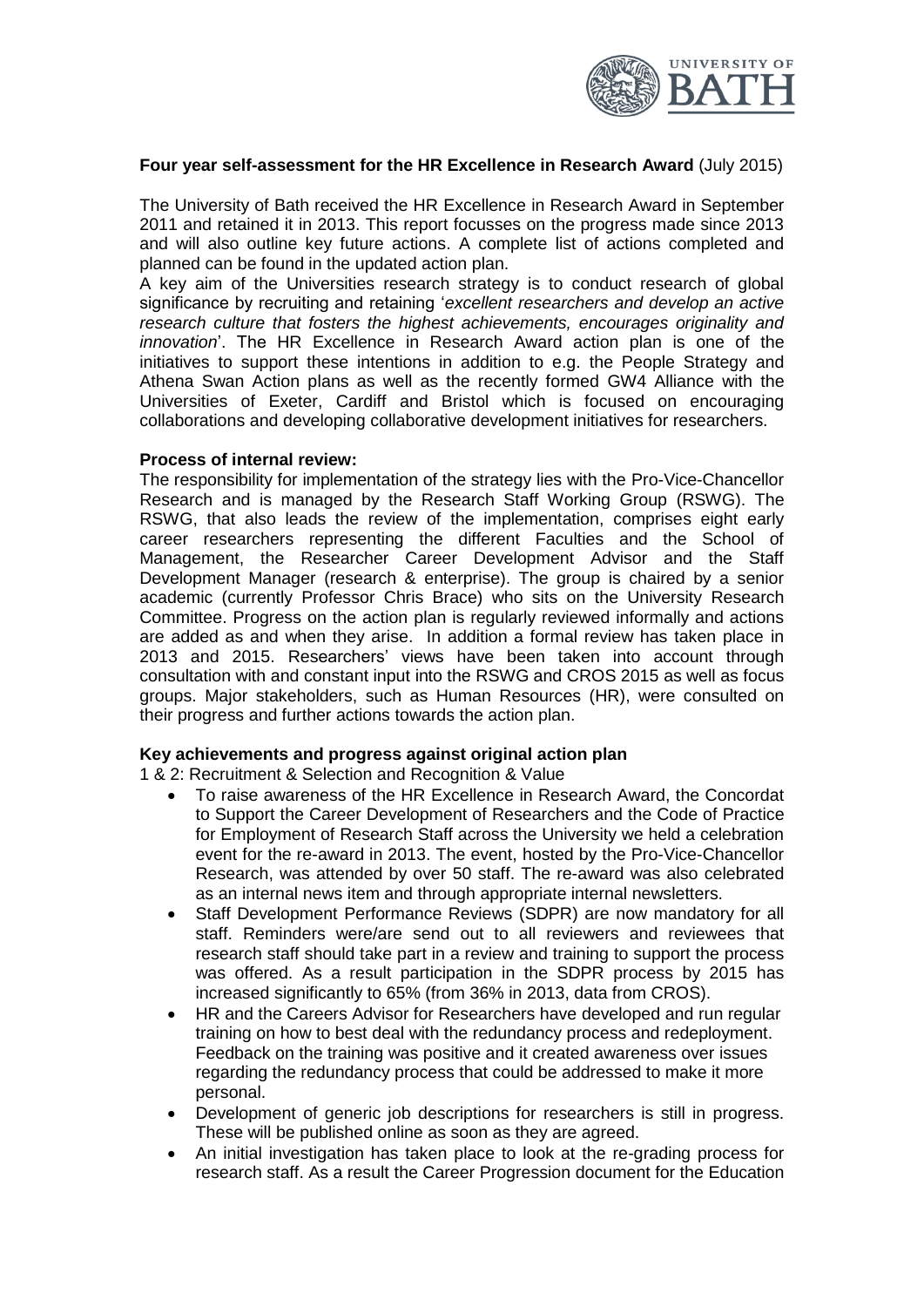

& Research Job Family now includes research staff. It has also led to an action for 2015-17 to set up a working group to discuss and develop a framework for career progression in research only roles.

- One aim in the past few years was to improve departmental induction for researchers. As a result the percentage of researchers who have received an induction to their role has improved significantly to 75% (from 49% in 2013, data from CROS 2015). An induction checklist for managers specific to research staff has been developed by the RSWG to support the induction process.
- 3 & 4: Support and career development
	- As part of showing our commitment to researcher development and continuing to stay up to date with the newest developments we have become institutional members of Vitae.
	- After an initial pilot in the Faculty of Science the mentoring circles for researchers were reviewed and successfully rolled out across the University. 43 members of research and academic staff participated in the University wide circles sharing experiences and supporting each other. Feedback was very positive.
	- The Careers Advisor for researchers ran regular popular lunchtime careers networking events for researchers to facilitate discussions and support around career development and progression with over 40 researchers attending.
	- The Bath Science Academy was developed to support 15 research staff in developing a career in academia. This one year cohort programme for ambitious and talented members of research staff aimed to give the insight and knowledge needed to reach the next stage in the academic career. It is envisaged that we will run it every other year in future with the next cohort starting in September 2016. Feedback showed that not only benefited the research staff participating from the programme by feeling more prepared for a career in academia but senior academics sharing their experiences learned about the issues of research staff today.
	- We have run two SouthWest Crucible in collaboration with the Universities of Bristol and West of England to foster collaboration between the Universities and support researchers in developing collaborative skills. Participants found the programme increased their confidence in many skills necessary for collaboration. We are currently considering running a GW4 Crucible to build on the success.
	- Research and Innovation Service (RIS) has developed a comprehensive one day workshop to support early career researchers in writing funding applications. It is run twice a year.
	- To improve the number and quality of fellowship applications RIS is supporting cohorts of researchers to apply for fellowships, e.g. ERC, ESCR, by bringing professional services from across the University together to provide comprehensive support programme and building a support network across the University.
	- To integrate research staff into the research community and make their voice heard the Faculty of Engineering has, since spring 2015, established regular meetings for their research staff to discuss issues. The research staff representative and Departmental Research Staff Coordinator (DRSC) then take outcomes of the meetings to the Faculty Research Committee.
	- DRSC have now been appointed in all departments. They are all invited to an annual networking and information event with the RSWG. Some great initiatives have been recently established for research staff by some of the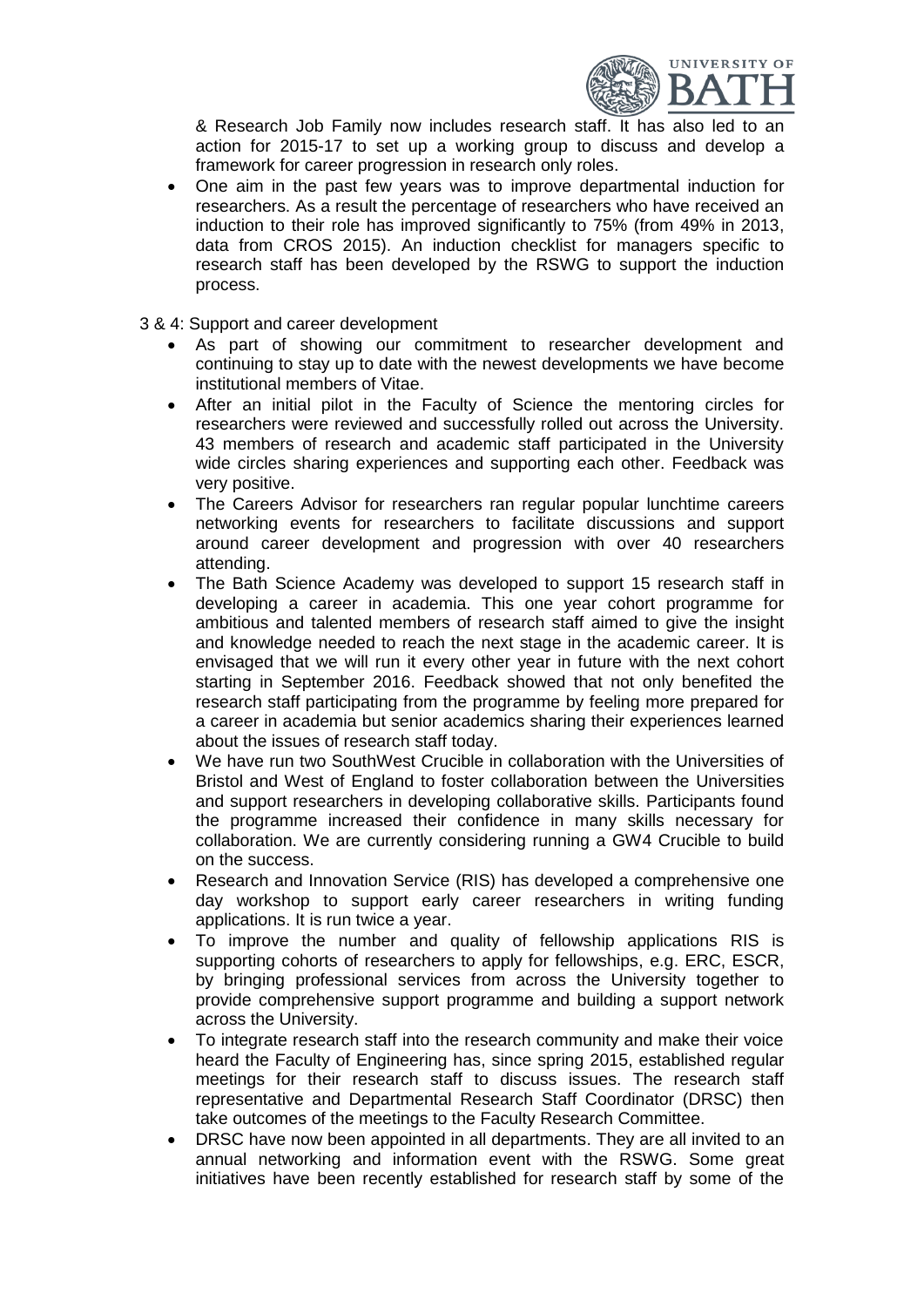

DRSCs, e.g. regular coffee mornings in Psychology, a researchers network in Mechanical Engineering.

- 6: Equality and Diversity
	- The University has been successful in renewing its Athena Swan Bronze Award and 2 departments (Pharmacy & Pharmacology and Mechanical Engineering) have been successful in achieving bronze awards with four more departments having submitted and at least three more departments working towards a submission. Relevant professional services support the departments in completing their submissions.
	- The Equality & Diversity team has continued to offer a series of lunchtime workshops focused on women in academia/science.

#### **Strategy beyond 2015**

We have developed an updated action plan looking ahead for two years and we will update and review the action plan regularly and add new actions in line with University and national priorities and strategies. The main actions are as follows (additional actions can be found in the updated action plan):

#### 1 & 2: Recruitment & Selection and Recognition & Value

The University has an ongoing commitment to recruit and retain the best researchers from diverse backgrounds. Further enhancements include:

- Continue to raise awareness of the benefits of the SDPR and encourage research staff to take part in it & Monitor uptake of the SDPR by research staff to increase participation to 75% (from currently 65%) as measured by responses in CROS 2017.
- Continue to provide training for reviewers and reviewees & roll out guidance for SDPRs developed by Staff Development/Academic Staff Development
- Improve and disseminate quidance on maternity/paternity/adoption leave for staff on externally funded contracts.

#### 3 & 4: Support and career development

The University has committed to a variety of now well-established mechanisms to ensure that the professional, personal and career development needs of its staff are met as can be seen in our people strategy and Athena SWAN actions plans. Specific activities for research staff will include:

- Set up a working group, to be chaired by the Pro-Vice-Chancellor Research, to discuss and develop framework for career progression in research only roles
- Support, formal recognition and development for research staff who supervise PhD students and/or teach will be considered as part of the University's QA Code of Practice review in 2015/16
- Develop route for research staff who teach and would like to gain professional recognition through the Bath Scheme
- Offer regular grant writing club for staff & provide individual support to staff who would like to apply for grants and fellowships
- Consider further Prize Fellow appointments after success of first round

#### 6: Equality and Diversity

The University is very actively committed at all levels to Athena SWAN and is energetically pursuing the commitments it has set itself and is supporting all its STEMM departments to achieve departmental awards. It is a long term aim of the University to work toward the Athena SWAN Silver award.